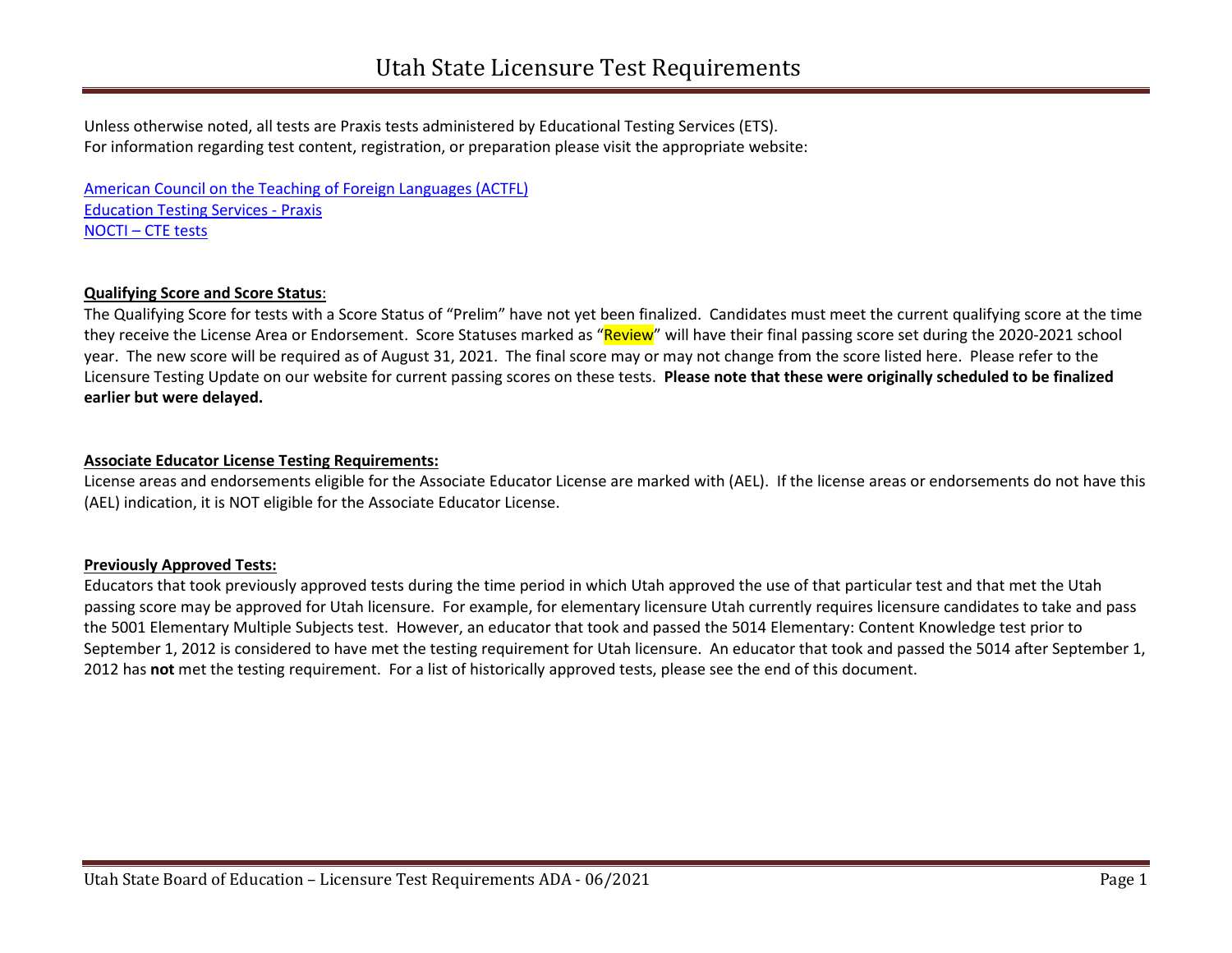| <b>Administrative and Student Support</b><br>License Area |                                           |                  |                            |                               |
|-----------------------------------------------------------|-------------------------------------------|------------------|----------------------------|-------------------------------|
| To receive an:                                            | Take this test:                           | <b>Test Code</b> | Qualifying<br><b>Score</b> | <b>Score</b><br><b>Status</b> |
| Administrative/Supervisory (K-12) License Area            | Educational Leadership and Supervision OR | 5412             | 146                        | Prelim                        |
|                                                           | School Leaders Licensure Assessment       | 6990             | 151                        | Prelim                        |
| School Counselor (K-12) License Area                      | Professional School Counselor             | 5421             | 164                        | Final                         |
| School Psychologist (K-12) License Area                   | <b>School Psychologist</b>                | 5402             | 147                        | Prelim                        |

## **Elementary Multiple Subjects Test – Special Note**

 Candidates taking this test must pass all 4 subtests in order to be eligible for licensure. A candidate may register for 5001 to take all 4 subtests on their initial attempt. If a candidate fails to pass a subtest on the first attempt, he can then register to retake only the subtest(s) that he did not pass under the appropriate code.

| <b>Early Childhood License Area</b>          |                                                |                  |                            |                               |
|----------------------------------------------|------------------------------------------------|------------------|----------------------------|-------------------------------|
| To receive an:                               | Take this test:                                | <b>Test Code</b> | Qualifying<br><b>Score</b> | <b>Score</b><br><b>Status</b> |
| Early Childhood Education (K-3) License Area | Early Childhood: Content Knowledge OR          | 5025             | 156                        | Review                        |
|                                              | <b>Elementary Education: Multiple Subjects</b> | 5001             | N/A                        | Review                        |
|                                              | Reading/Language Arts                          | 5002             | 157                        |                               |
|                                              | <b>Mathematics</b>                             | 5003             | 157                        |                               |
|                                              | Social Studies                                 | 5004             | 155                        |                               |
|                                              | Science                                        | 5005             | 159                        |                               |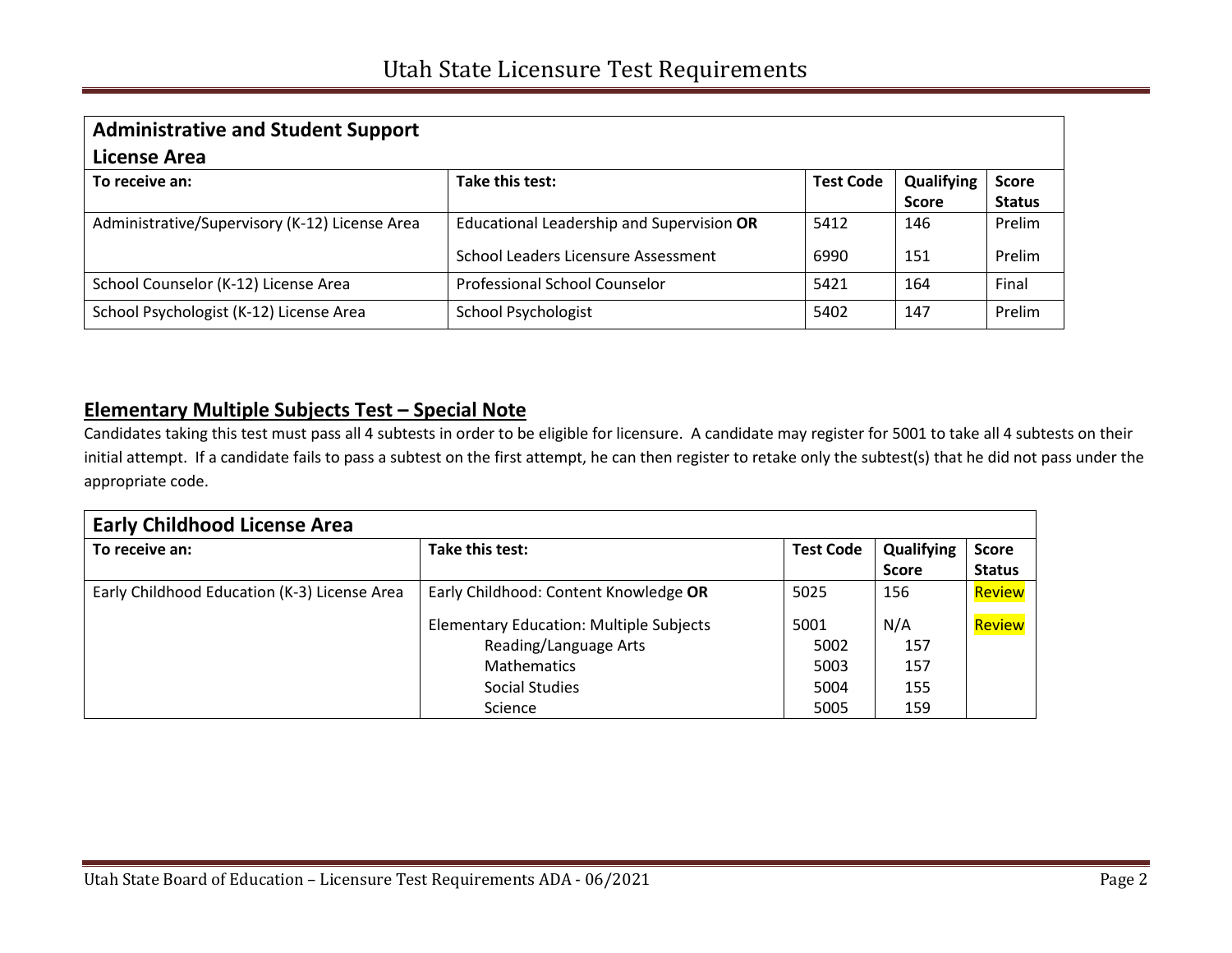| <b>Elementary License Area</b>          |                                                |                  |              |               |  |
|-----------------------------------------|------------------------------------------------|------------------|--------------|---------------|--|
| To receive an:                          | Take this test:                                | <b>Test Code</b> | Qualifying   | <b>Score</b>  |  |
|                                         |                                                |                  | <b>Score</b> | <b>Status</b> |  |
| Elementary Education License Area (AEL) | <b>Elementary Education: Multiple Subjects</b> | 5001             | N/A          | Review        |  |
|                                         | Reading/Language Arts                          | 5002             | 157          |               |  |
|                                         | <b>Mathematics</b>                             | 5003             | 157          |               |  |
|                                         | Social Studies                                 | 5004             | 155          |               |  |
|                                         | Science                                        | 5005             | 159          |               |  |
| Endorsement on your Elementary License  | See Secondary Licensure                        | N/A              | N/A          | N/A           |  |
| Area                                    |                                                |                  |              |               |  |

| <b>Secondary License Area</b>                                                                                                          |                                                         |                  |              |               |  |
|----------------------------------------------------------------------------------------------------------------------------------------|---------------------------------------------------------|------------------|--------------|---------------|--|
| Information Alert: Endorsements marked with an asterisk (*) may be awarded without the listed PRAXIS test if certain criteria are met. |                                                         |                  |              |               |  |
| Candidates for these endorsements should consult with their University Advisor or the USBE content area specialist before registering  |                                                         |                  |              |               |  |
| for any test marked in this manner.                                                                                                    |                                                         |                  |              |               |  |
| To receive a Secondary Education (6-12)                                                                                                | Take this test:                                         | <b>Test Code</b> | Qualifying   | <b>Score</b>  |  |
| License Area and/or a(n):                                                                                                              |                                                         |                  | <b>Score</b> | <b>Status</b> |  |
| American Sign Language Endorsement (AEL)                                                                                               | American Sign Language Proficiency Interview<br>(ASLPI) | N/A              | Rating 4     | Final         |  |
| <b>Chemistry Endorsement (AEL)</b>                                                                                                     | Chemistry: Content Knowledge                            | 5245             | 151          | Final         |  |
| Chinese Endorsement (AEL)                                                                                                              | Chinese (Mandarin): World Language AND                  | 5665             | 145          | Prelim        |  |
|                                                                                                                                        | ACTFL Oral Proficiency Interview (OPI) - Chinese        | N/A              | Adv. Low     | Final         |  |
| Economics Endorsement (AEL)                                                                                                            | Economics OR                                            | 5911             | 150          | Prelim        |  |
|                                                                                                                                        | Social Studies: Content Knowledge                       | 5081             | 159          | Final         |  |
| English Endorsement (AEL)                                                                                                              | English Language Arts: Content and Analysis             | 5039             | 162          | <b>Review</b> |  |
| French Endorsement (AEL)                                                                                                               | French: Content Knowledge AND                           | 5174             | 160          | Final         |  |
|                                                                                                                                        | ACTFL Oral Proficiency Interview (OPI) - French         | N/A              | Adv. Low     | Final         |  |
| Geography Endorsement (AEL)                                                                                                            | Geography OR                                            | 5921             | 159          | Final         |  |
|                                                                                                                                        | Social Studies: Content Knowledge                       | 5081             | 159          | Final         |  |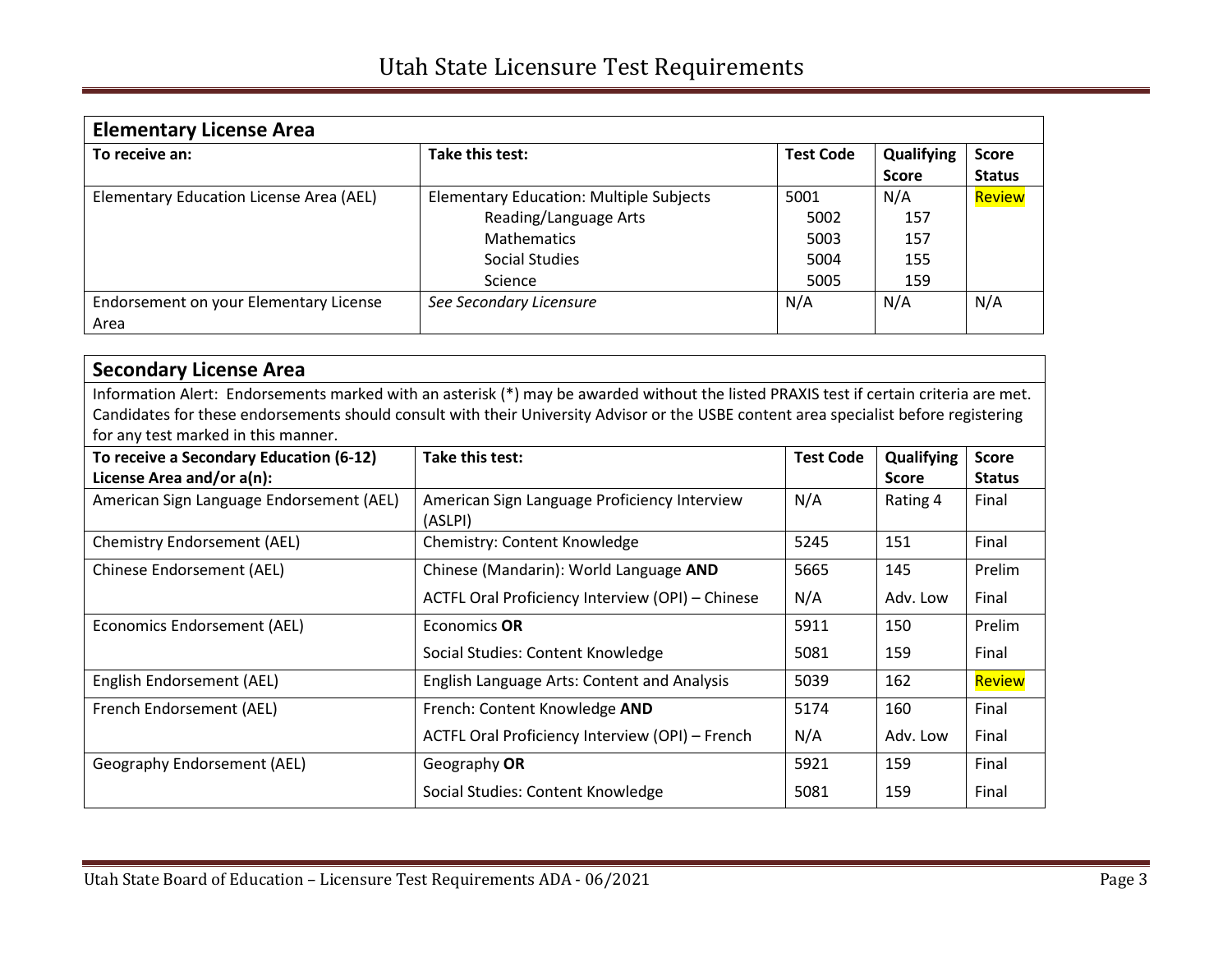| German Endorsement (AEL)                   | German: Content Knowledge AND                   | 5183 | 160      | Prelim |
|--------------------------------------------|-------------------------------------------------|------|----------|--------|
|                                            | ACTFL Oral Proficiency Interview (OPI) - German | N/A  | Adv. Low | Final  |
| Health Education Endorsement* (AEL)        | <b>Health Education</b>                         | 5551 | 162      | Final  |
| History Endorsement (AEL)                  | World and U.S. History: Content Knowledge OR    | 5941 | 156      | Final  |
|                                            | Social Studies: Content Knowledge               | 5081 | 159      | Final  |
| Latin Endorsement                          | Latin                                           | 5601 | 152      | Final  |
| Library Media (K-12) Endorsement (AEL)     | Library Media Specialist                        | 5311 | 141      | Prelim |
| Mathematics Endorsement Level 2            | Mathematics: Content Knowledge OR               | 5161 | 160      | Final  |
|                                            | <b>Middle School Mathematics</b>                | 5169 | 165      | Final  |
| Mathematics Endorsement Level 3 (AEL) or 4 | Mathematics: Content Knowledge                  | 5161 | 160      | Final  |
| Music Endorsement (AEL)                    | <b>Music Education: Content Knowledge</b>       | 5113 | 156      | Final  |
| Physical Education Endorsement* (AEL)      | Physical Education: Content Knowledge           | 5091 | 152      | Final  |
| Physics Endorsement (AEL)                  | Physics: Content Knowledge                      | 5265 | 136      | Final  |
| Political Science Endorsement (AEL)        | Government/Political Science OR                 | 5931 | 149      | Prelim |
|                                            | Social Studies: Content Knowledge               | 5081 | 159      | Final  |
| Psychology Endorsement (AEL)               | Psychology OR                                   | 5391 | 154      | Prelim |
|                                            | Social Studies: Content Knowledge               | 5081 | 159      | Final  |
| <b>Reading Endorsement</b>                 | Teaching Reading: K-12                          | 5206 | 156      | Prelim |
| Science, Biological Endorsement (AEL)      | Biology: Content Knowledge                      | 5235 | 149      | Final  |
| Science, Earth Endorsement (AEL)           | Earth and Space Sciences: Content Knowledge     | 5571 | 153      | Final  |
| Science, Environmental Endorsement (AEL)   | Biology: Content Knowledge                      | 5235 | 149      | Final  |
| Science, Middle Level Endorsement (AEL)    | General Science: Content Knowledge OR           | 5435 | 166      | Final  |
|                                            | Middle School Science                           | 5440 | 150      | Prelim |
| Science, Physical Endorsement (AEL)        | Physics: Content Knowledge OR                   | 5265 | 136      | Final  |
|                                            | Chemistry: Content Knowledge                    | 5245 | 151      | Final  |
| Social Studies Composite Endorsement       | Social Studies: Content Knowledge               | 5081 | 159      | Final  |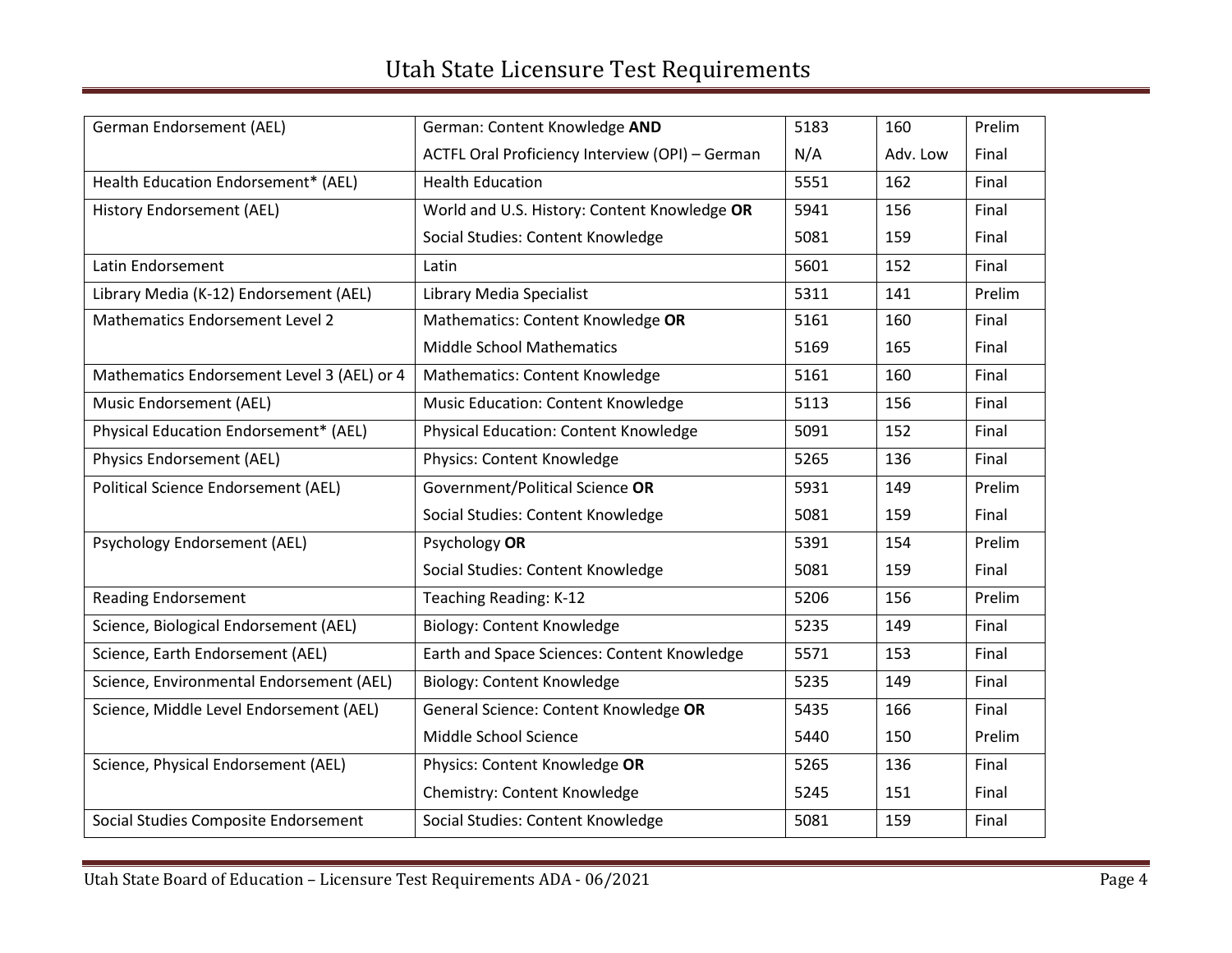| Sociology Endorsement (AEL)             | Sociology OR                                     | 5952 | 154      | Prelim |
|-----------------------------------------|--------------------------------------------------|------|----------|--------|
|                                         | Social Studies: Content Knowledge                | 5081 | 159      | Final  |
| Spanish Endorsement (AEL)               | Spanish: Content Knowledge AND                   | 5195 | 168      | Final  |
|                                         | ACTFL Oral Proficiency Interview (OPI) - Spanish | N/A  | Adv. Low | Final  |
| Speech Communication Endorsement* (AEL) | <b>Speech Communication</b>                      | 5221 | 144      | Prelim |
| Theatre Endorsement (AEL)               | Theatre                                          | 5641 | 162      | Final  |
| Visual Art Endorsement (AEL)            | Art: Content Knowledge                           | 5134 | 158      | Final  |

| <b>Deaf Education License</b><br>Area |                                                            |                  |                            |                                     |
|---------------------------------------|------------------------------------------------------------|------------------|----------------------------|-------------------------------------|
| To receive a:                         | Take this test:                                            | <b>Test Code</b> | Qualifying<br><b>Score</b> | Score <b>Score</b><br><b>Status</b> |
| Deaf Education License Area           | Special Ed: Education of Deaf and Hard of Hearing Students | 5272             | 157                        | Prelim                              |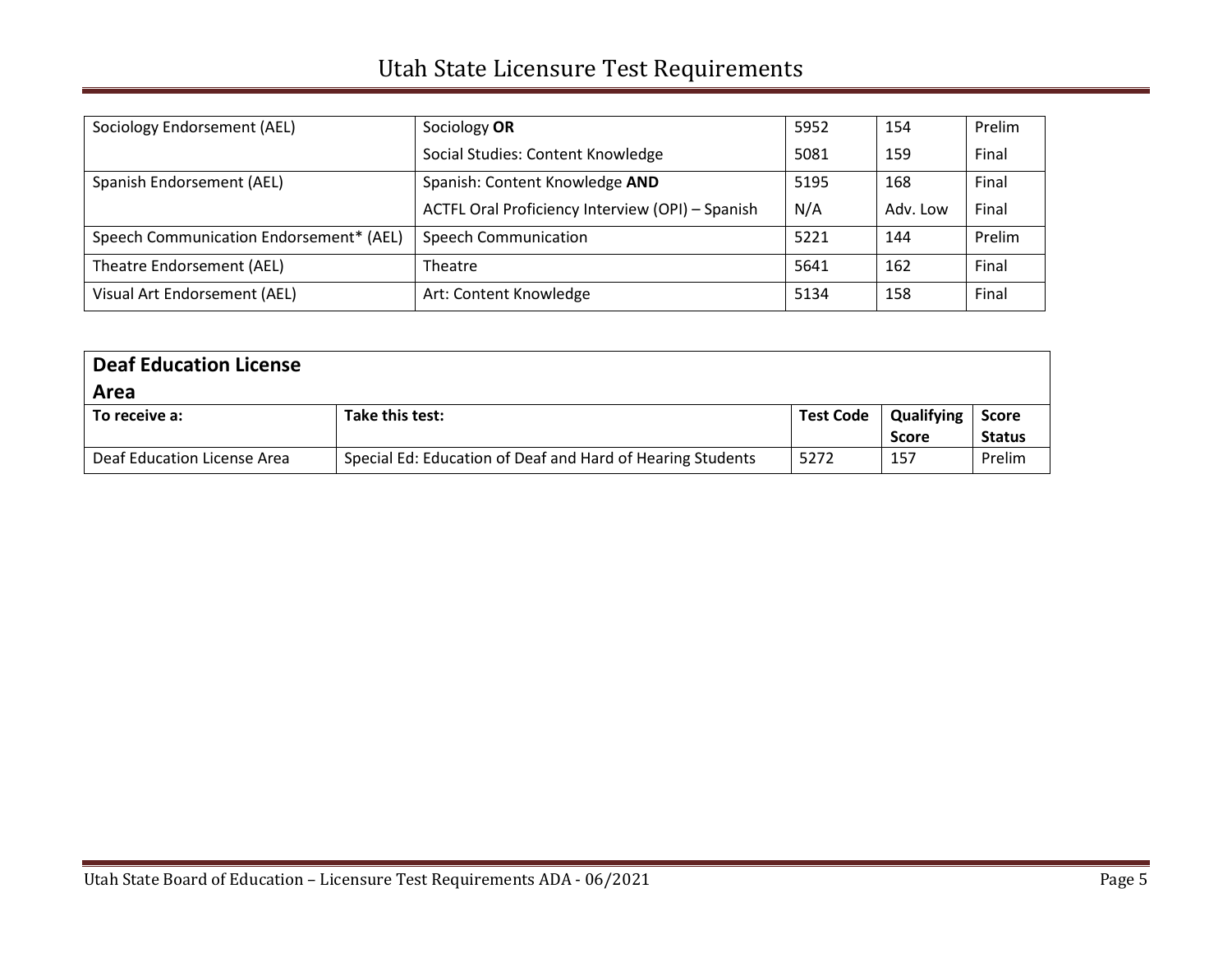| <b>Special Education License Area</b>                                                              |                                                          |             |              |               |
|----------------------------------------------------------------------------------------------------|----------------------------------------------------------|-------------|--------------|---------------|
| An individual passing the indicated test may receive a Special Education (K-12) license area with: |                                                          | <b>Test</b> | Qualifying   | <b>Score</b>  |
|                                                                                                    |                                                          | Code        | <b>Score</b> | <b>Status</b> |
| Mild/Moderate Disabilities Endorsement                                                             | Special Education: Core Knowledge and Applications       | 5354        | 160          | Final         |
|                                                                                                    | <b>OR</b>                                                |             |              |               |
|                                                                                                    | Special Education: Core Knowledge and Mild/Moderate      | 5543        | 158          | Final         |
|                                                                                                    | Applications                                             |             |              |               |
|                                                                                                    | <b>OR</b>                                                |             |              |               |
|                                                                                                    | <b>Elementary Education: Multiple Subjects</b>           | 5001        | N/A          | Review        |
|                                                                                                    | Reading/Language Arts                                    | 5002        | 157          |               |
|                                                                                                    | Mathematics                                              | 5003        | 157          |               |
|                                                                                                    | <b>Social Studies</b>                                    | 5004        | 155          |               |
|                                                                                                    | Science                                                  | 5005        | 159          |               |
|                                                                                                    |                                                          |             |              |               |
|                                                                                                    |                                                          |             |              |               |
| Severe Disabilities Endorsement                                                                    | Special Education: Core Knowledge and Applications       | 5354        | 160          | Final         |
|                                                                                                    | <b>OR</b>                                                |             |              |               |
|                                                                                                    | Special Education: Core Knowledge and Severe to Profound | 5545        | 158          | Final         |
|                                                                                                    | Applications                                             |             |              |               |
|                                                                                                    | <b>OR</b>                                                |             |              |               |
| Deaf and Hard of Hearing;                                                                          | <b>Elementary Education: Multiple Subjects</b>           | 5001        | N/A          | Review        |
|                                                                                                    |                                                          | 5002        | 157          |               |
| Blind and Visually Impaired;                                                                       | Reading/Language Arts<br>Mathematics                     | 5003        | 157          | Final         |
| Deafblind                                                                                          | <b>Social Studies</b>                                    | 5004        | 155          |               |
|                                                                                                    | Science                                                  | 5005        | 159          |               |
|                                                                                                    |                                                          | 5354        | 160          |               |
|                                                                                                    |                                                          |             |              |               |
|                                                                                                    |                                                          |             |              |               |
| <b>Adding Special Education Mathematics</b>                                                        | <b>Middle School Mathematics</b>                         | 5169        | 165          | Final         |
| Endorsement to any of the above SpEd                                                               |                                                          |             |              |               |
| endorsements                                                                                       |                                                          |             |              |               |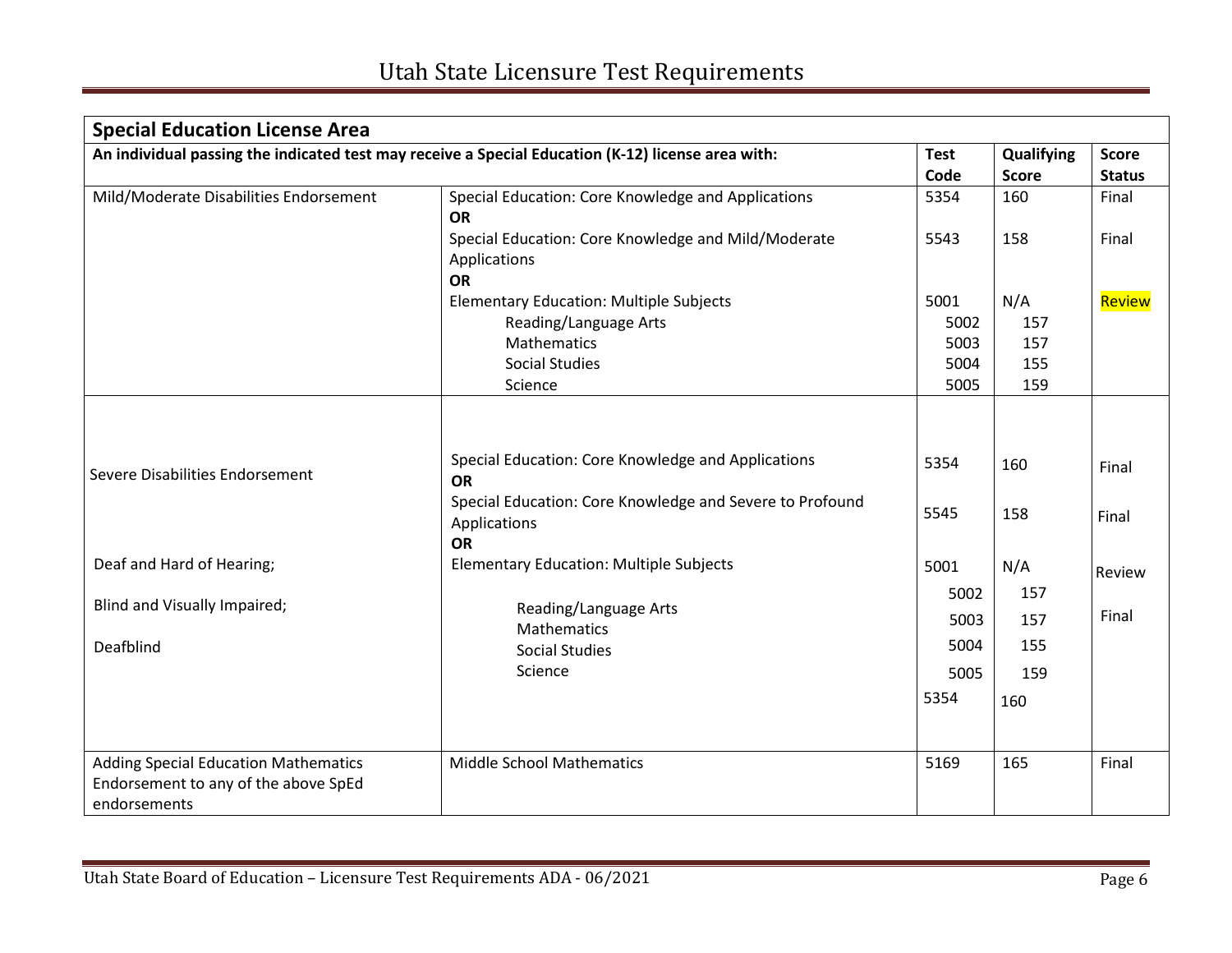# **Career and Technical Education (CTE) Endorsements**

 Information Alert: Endorsements marked with an asterisk (\*) may be awarded without the listed PRAXIS test if certain criteria are met. Candidates for these endorsements should consult with their University Advisor or the USBE content area specialist before registering for any test marked in this manner.

| To receive a Secondary Education (6-12) or | <b>Take this test:</b>                       | <b>Test Code</b> | <b>Qualifying Score</b> | <b>Score</b>  |
|--------------------------------------------|----------------------------------------------|------------------|-------------------------|---------------|
| CTE License Area and a(n) endorsement in:  |                                              |                  |                         | <b>Status</b> |
| Agriculture (CTE/General) *                | Praxis Agriculture                           | 5701             | 147                     | Prelim        |
| Audio Video Production (AEL)               | <b>NOCTI Television Production</b>           | #5186            | 55.9 - Written          |               |
|                                            |                                              |                  | 83.1 - Perform          |               |
| <b>Automotive Collision Repair (AEL)</b>   | <b>NOCTI Collision Repair/Refinishing</b>    | #5266            | 73.7 - Written          |               |
|                                            |                                              |                  | 88.7 - Perform          |               |
| Biotechnology (AEL)                        | <b>NOCTI Biotechnology</b>                   | #5189            | $62.1 - Written$        |               |
|                                            |                                              |                  | 87.9 - Perform          |               |
| Business (CTE/General) Endorsement*        | <b>Praxis Business Education</b>             | 5101             | 154                     | Review        |
| Business and Marketing (6-8) (AEL)         | <b>Praxis Business Education</b>             | 5101             | 154                     | Prelim        |
| <b>Business and Marketing Core (AEL)</b>   | <b>Praxis Business Education</b>             | 5101             | 154                     | Prelim        |
| Business and Marketing IT (AEL)            | <b>Praxis Business Education</b>             | 5101             | 154                     | Prelim        |
| <b>CAD Architectural Design (AEL)</b>      | <b>NOCTI Architectural Drafting</b>          | #5920            | 59 - Written            |               |
|                                            |                                              |                  | 90.2 - Perform          |               |
| <b>CAD Mechanical Design (AEL)</b>         | <b>NOCTI Technical Drafting</b>              | #5178            | $74.8 - W$ ritten       |               |
|                                            |                                              |                  | 88.0 - Perform          |               |
| Child Development/Early Childhood (AEL)    | NOCTI Early Childhood and Care               | #5183            | 62.0 - Written          |               |
|                                            |                                              |                  | 85.3 - Perform          |               |
| <b>Commercial Art (AEL)</b>                | <b>NOCTI Advertising &amp; Design</b>        | #5261            | $68.2 - W$ ritten       |               |
|                                            |                                              |                  | 91.9 - Perform          |               |
| <b>Commercial Photography (AEL)</b>        | <b>UPTE Utah Photography Teacher Exam</b>    |                  | 70% composite           |               |
| Electronics (AEL)                          | <b>NOCTI Electronics Technology</b>          | #5907            | $60.5 - W$ ritten       |               |
|                                            |                                              |                  | 96.9 - Perform          |               |
| <b>Engineering (AEL)</b>                   | NOCTI Pre-Engineering/Engineering Technology | #5915            | 63 - Written            |               |
|                                            |                                              |                  | 85.8 - Perform          |               |
| Food Services/Culinary Arts (AEL)          | <b>NOCTI Commercial Foods</b>                | #5938            | $53.0 - W$ ritten       |               |
|                                            |                                              |                  | $85.1 -$ Perform        |               |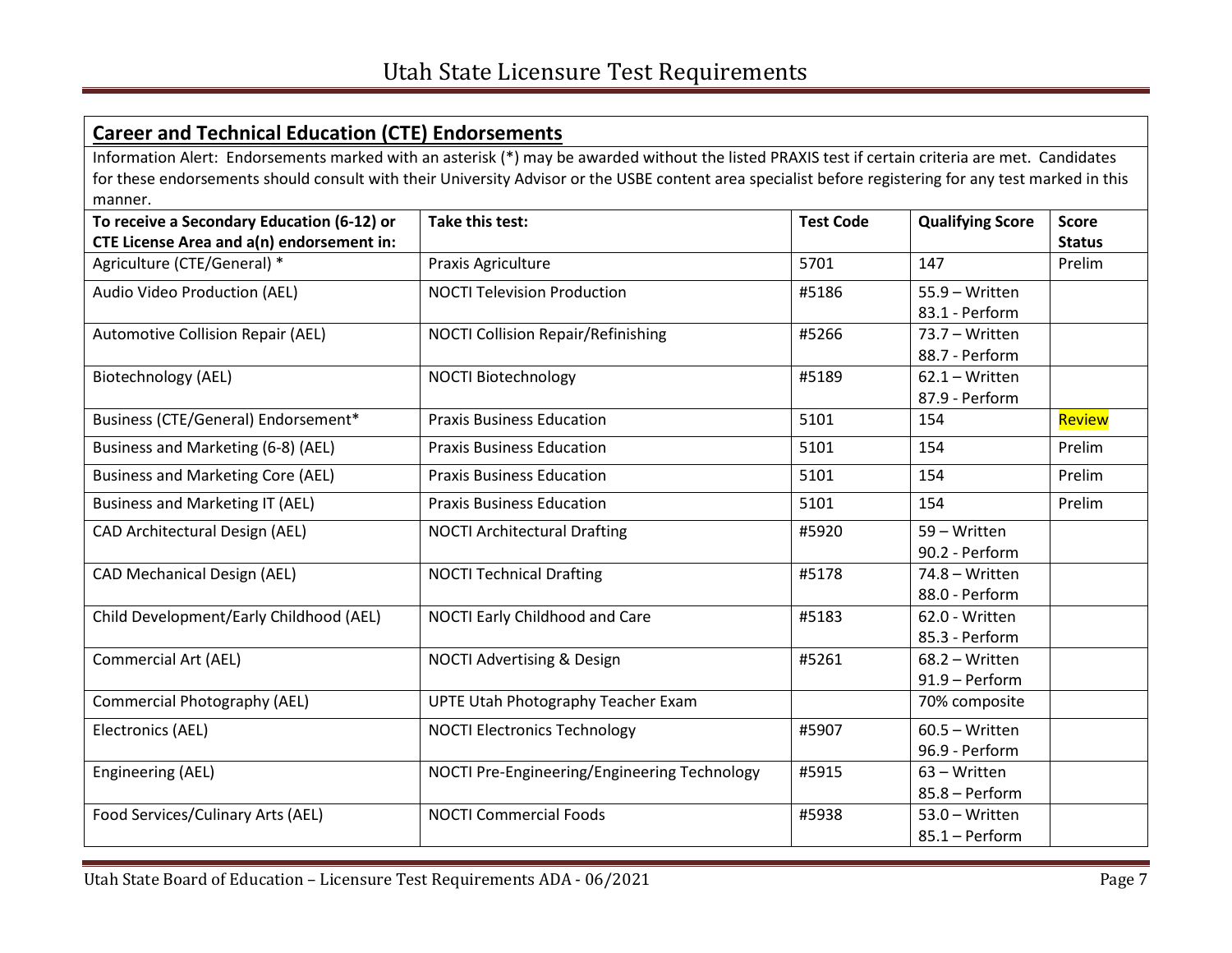| Family Consumer Sciences (CTE/General) *  | <b>Family and Consumer Sciences</b>        | 5122  | 160               | Prelim |
|-------------------------------------------|--------------------------------------------|-------|-------------------|--------|
| <b>Graphics/Printing Technology (AEL)</b> | <b>NOCTI Graphic Production Technology</b> | #5938 | $63.7 - W$ ritten |        |
|                                           |                                            |       | 96.6 - Perform    |        |
| Machining/CNC (AEL)                       | <b>NOCTI Precision Machining</b>           | #5176 | $45.9 - Written$  |        |
|                                           |                                            |       | 81.4 - Perform    |        |
| Small Engine Technician (AEL)             | <b>NOCTI Small Engine Technology</b>       | #5277 | $72.3 - Written$  |        |
|                                           |                                            |       | 92.2 - Perform    |        |
| Technology * (AEL)                        | <b>Praxis Technology Education</b>         | 5051  | 159               | Prelim |
| <b>Welding Technician (AEL)</b>           | <b>NOCTI Welding</b>                       | #5279 | $57.2 - Written$  |        |
|                                           |                                            |       | 80.5 - Perform    |        |
| Woods (AEL)                               | <b>NOCTI Cabinetmaking</b>                 | #5905 | $67.8 - W$ ritten |        |
|                                           |                                            |       | 91.4 - Perform    |        |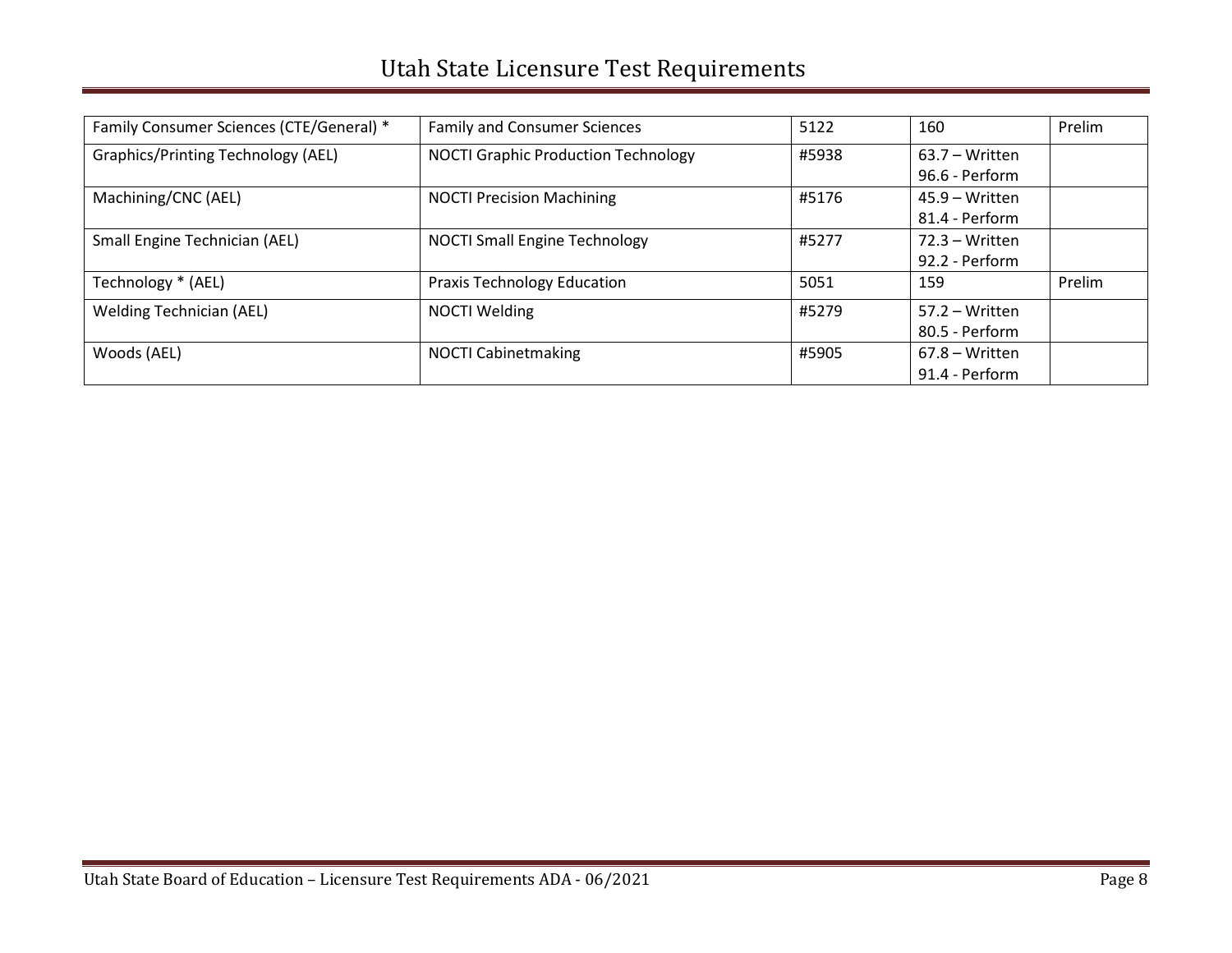| <b>Utah Previously Approved Tests</b>                                                                                                                         |                                      |                                          |                                 |
|---------------------------------------------------------------------------------------------------------------------------------------------------------------|--------------------------------------|------------------------------------------|---------------------------------|
| License Area, Endorsement, or Special Purpose                                                                                                                 | <b>Test Code</b>                     | <b>Valid Dates</b>                       | Qualifying<br><b>Score</b>      |
| Administrative/Supervisory (K-12) License Area                                                                                                                | 0410                                 | Prior to 9/1/2010                        | 620                             |
|                                                                                                                                                               | 5411                                 | Prior to 9/1/2018                        | 151                             |
|                                                                                                                                                               | 6011                                 | Prior to 9/1/2018                        | 163                             |
| Agriculture (CTE/General) Endorsement                                                                                                                         | 0700                                 | Prior to 9/1/2014                        | 520                             |
| <b>Business (CTE/General) Endorsement</b>                                                                                                                     | 0100                                 | Prior to 9/1/2010                        | 590                             |
| Early Childhood Education (K-3) License Area;                                                                                                                 | 0014                                 | Prior to 9/1/2012                        | 150                             |
| Early Childhood Education (K-3) License Area;                                                                                                                 | 5022                                 | Prior to 9/1/2015                        | 160                             |
| Elementary Education (K-6) License Area;<br>Elementary Education (1-8) License Area;<br>Special Education (K-12) License area with any Special Ed endorsement | 5031<br>5032<br>5033<br>5034<br>5035 | All subtests passed<br>Prior to 9/1/2015 | N/A<br>165<br>165<br>155<br>159 |
| <b>Economics Endorsement</b>                                                                                                                                  | 0910                                 | Prior to 9/1/2012                        | 560                             |
| English Endorsement                                                                                                                                           | 0041<br>5038                         | Prior to 9/1/2013<br>Prior to 9/1/2014   | 168<br>162                      |
| Family Consumer Sciences (CTE/General) Endorsement                                                                                                            | 0120<br>0121                         | Prior to 9/1/2008<br>Prior to 9/1/2014   | 590<br>159                      |
| French Endorsement                                                                                                                                            | 0173                                 | Prior to 9/1/2010                        | 161                             |
| Geography Endorsement                                                                                                                                         | 0920                                 | Prior to 9/1/2011                        | 630                             |
| German Endorsement                                                                                                                                            | 0181                                 | Prior to 9/1/2010                        | 153                             |
| <b>Health Endorsement</b>                                                                                                                                     | 0550                                 | Prior to 9/1/2013                        | 670                             |
| Latin Endorsement                                                                                                                                             | 0600                                 | Prior to 11/1/2012                       | 610                             |
| Library Media (K-12) Endorsement                                                                                                                              | 0310                                 | Prior to 9/1/2009                        | 580                             |
| Marketing (CTE/General) Endorsement                                                                                                                           | 0560                                 | Prior to 9/1/2008                        | 550                             |
| Mathematics Endorsement Level 2, 3, or 4                                                                                                                      | 0061                                 | Prior to 9/1/2013                        | 138                             |